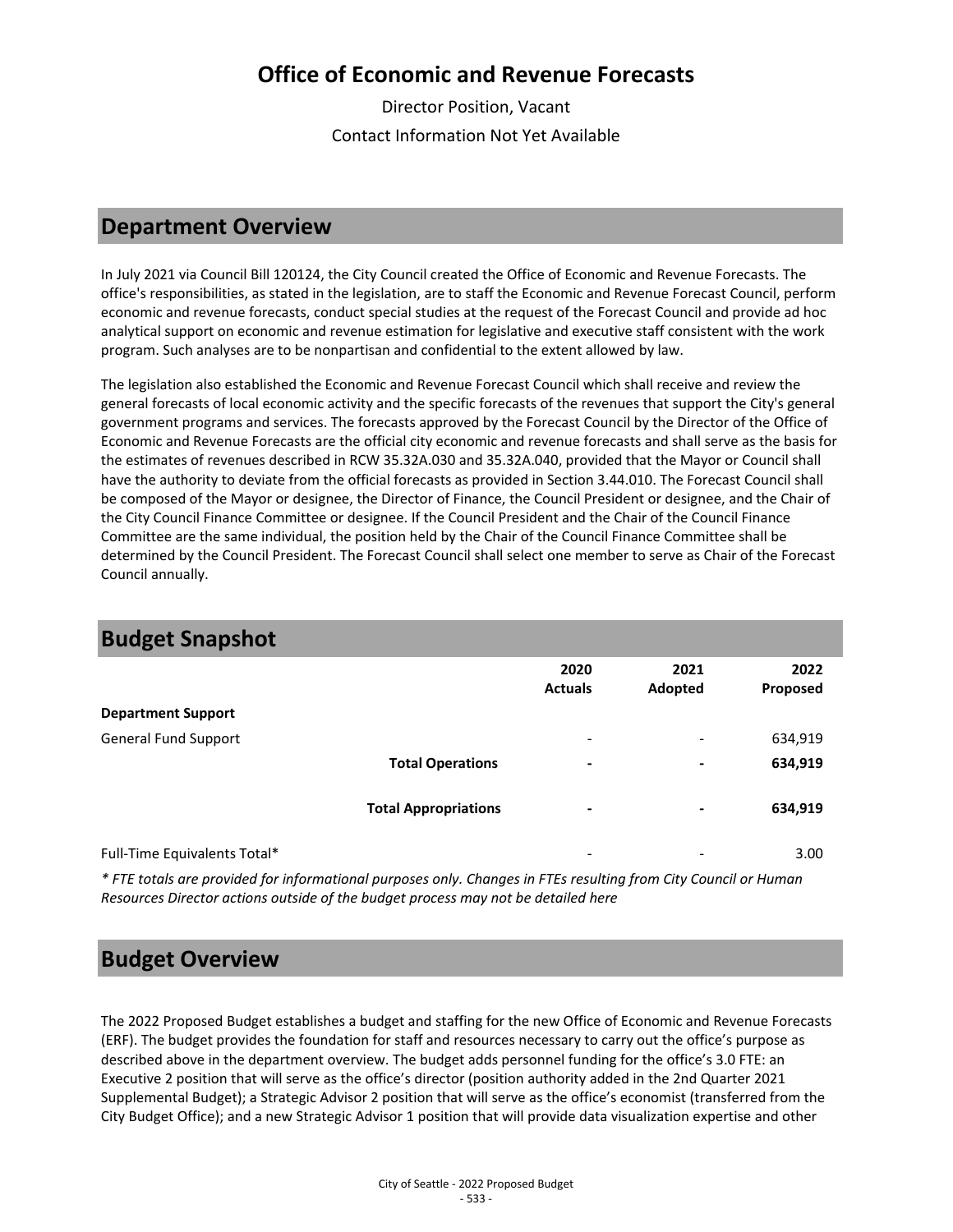# **Office of Economic and Revenue Forecasts**

support. In addition to staffing, the budget provides resources for one-time office setup expenses, internal service department charges, subscriptions and journals, training, and other necessary expenditures to produce and verify revenue forecasts.

### **Incremental Budget Changes**

#### **Office of Economic and Revenue Forecasts**

|                                      | <b>Dollars</b> | <b>FTE</b> |
|--------------------------------------|----------------|------------|
| 2021 Adopted Budget                  | -              | ۰          |
| <b>Proposed Operating</b>            |                |            |
| Office Setup and Operations          | 150,250        |            |
| Position Changes and Personnel Costs | 484,669        | 2.00       |
| <b>Total Incremental Changes</b>     | \$634,919      | 2.00       |
| <b>Total 2022 Proposed Budget</b>    | \$634,919      | 3.00       |

# **Description of Incremental Budget Changes**

| <b>Proposed Operating</b>          |                                                                                                                                                                                                                                                                                                                                                                 |  |  |
|------------------------------------|-----------------------------------------------------------------------------------------------------------------------------------------------------------------------------------------------------------------------------------------------------------------------------------------------------------------------------------------------------------------|--|--|
| <b>Office Setup and Operations</b> |                                                                                                                                                                                                                                                                                                                                                                 |  |  |
| <b>Expenditures</b>                | \$150.250                                                                                                                                                                                                                                                                                                                                                       |  |  |
|                                    | This item includes both one-time (\$24,000) and ongoing (\$126,250) appropriations to set up and establish a new<br>office. These non-personnel-related items include subscriptions to journals and datasets, travel and training, unique<br>IT licenses, and estimates for one-time and ongoing internal service charges such as technology purchases, cubicle |  |  |

IT licenses, and estimates for one-time and ongoing internal service charges such as technology purchases, cubicle setup, and office space rent. Of the total ongoing amount, \$16,750 for subscriptions and IT licenses will be reduced from CBO's budget as those items are transferred to this new office.

| <b>Position Changes and Personnel Costs</b> |           |
|---------------------------------------------|-----------|
| <b>Expenditures</b>                         | \$484,669 |
| <b>Position Allocation</b>                  | 2.00      |

This item includes position changes and related appropriation for salary and benefits. For this annual budget, it is assumed the office will have hired the Director in 2021 and thus, this person will be in place at the start of 2022. The City Council added 1.0 FTE for the Director position in the 2nd Quarter 2021 Supplemental Budget, so the position authority is already in place. It is also assumed the Strategic Advisor 2 position transferring from CBO will start in this office at the beginning of 2022. This item includes position authority for an additional 1.0 FTE, Strategic Advisor 1, which is assumed to begin in April 2022 and will provide data visualization services and other office support.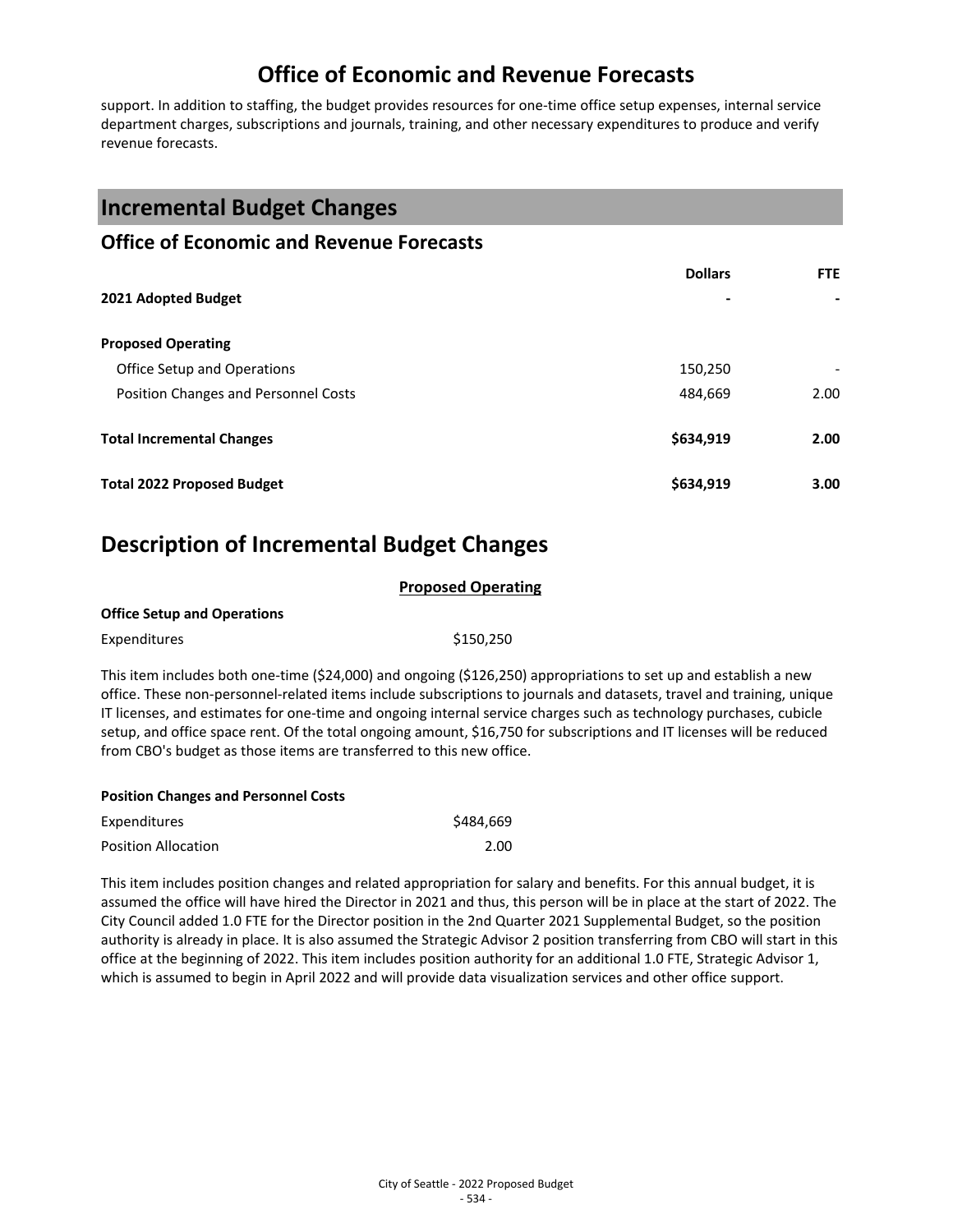# **Office of Economic and Revenue Forecasts**

| <b>Expenditure Overview</b>                               |                          |                          |                  |
|-----------------------------------------------------------|--------------------------|--------------------------|------------------|
| <b>Appropriations</b>                                     | 2020<br><b>Actuals</b>   | 2021<br>Adopted          | 2022<br>Proposed |
| <b>ERF - BO-ER-10000 - Economic and Revenue Forecasts</b> |                          |                          |                  |
| 00100 - General Fund                                      | $\overline{\phantom{0}}$ | $\overline{\phantom{a}}$ | 634,919          |
| Total for BSL: BO-ER-10000                                | ٠                        | $\blacksquare$           | 634,919          |
| <b>Department Total</b>                                   | -                        | $\overline{\phantom{a}}$ | 634,919          |
| Department Full-Time Equivalents Total*                   |                          | -                        | 3.00             |

*\* FTE totals are provided for informational purposes only. Changes in FTEs resulting from City Council or Human Resources Director actions outside of the budget process may not be detailed here*

#### **Budget Summary by Fund Office of Economic and Revenue Forecasts**

|                              | 2020<br><b>Actuals</b>   | 2021<br>Adopted | 2022<br>Proposed |
|------------------------------|--------------------------|-----------------|------------------|
| 00100 - General Fund         | ۰                        | -               | 634,919          |
| <b>Budget Totals for ERF</b> | $\overline{\phantom{a}}$ | -               | 634,919          |

# **Appropriations by Budget Summary Level and Program**

#### **ERF - BO-ER-10000 - Economic and Revenue Forecasts**

The purpose of the Economic and Revenue Forecasts Budget Summary Level is to provide support to the Forecast Council, perform economic and revenue forecasts, conduct special studies at the request of the Forecast Council, and provide ad hoc analytical support on economic and revenue estimation for legislative and executive staff consistent with the work program.

| <b>Program Expenditures</b>           | 2020<br><b>Actuals</b>   | 2021<br>Adopted          | 2022<br><b>Proposed</b> |
|---------------------------------------|--------------------------|--------------------------|-------------------------|
| <b>Economic and Revenue Forecasts</b> | $\overline{\phantom{0}}$ | $\overline{\phantom{0}}$ | 634,919                 |
| <b>Total</b>                          | ٠                        | $\blacksquare$           | 634,919                 |
| Full-time Equivalents Total*          | $\overline{\phantom{a}}$ | -                        | 3.00                    |

*\*FTE totals are provided for informational purposes only. Changes in FTEs resulting from City Council or Human Resources Director actions outside of the budget process may not be detailed here*